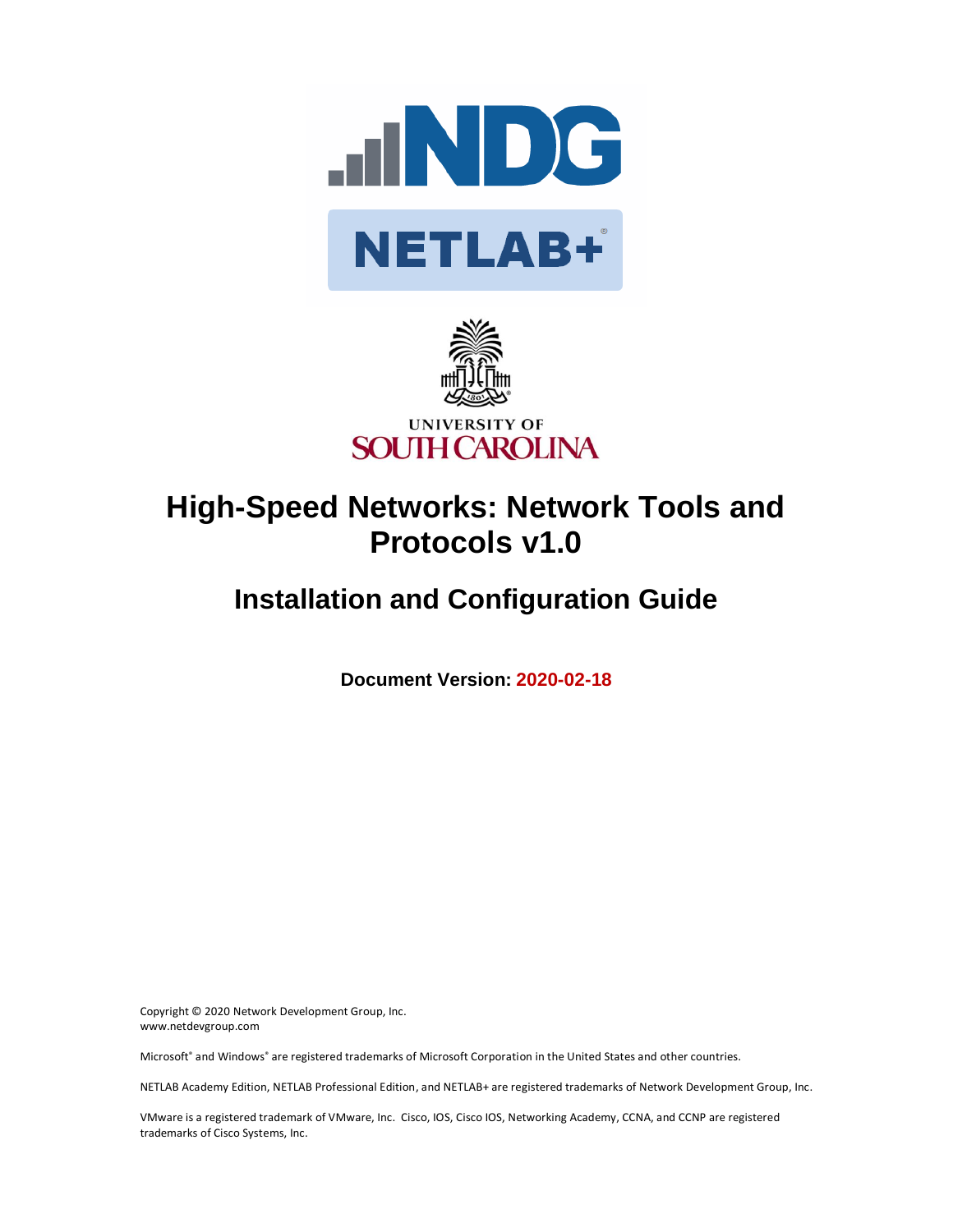

# **Contents**

| $\mathbf{1}$   |       |    |                                                                              |  |
|----------------|-------|----|------------------------------------------------------------------------------|--|
|                | 1.1   |    | Introducing the High-Speed Networks: Network Tools and Protocols v1.0 Pod .3 |  |
| $\overline{2}$ |       |    |                                                                              |  |
|                | 2.1   |    |                                                                              |  |
|                | 2.2   |    |                                                                              |  |
|                | 2.3   |    |                                                                              |  |
|                | 2.4   |    |                                                                              |  |
|                | 2.5   |    |                                                                              |  |
|                | 2.6   |    |                                                                              |  |
|                | 2.7   |    |                                                                              |  |
| $\overline{3}$ |       |    |                                                                              |  |
|                | 3.1   |    |                                                                              |  |
|                | 3.2   |    |                                                                              |  |
| 4              |       |    |                                                                              |  |
|                | 4.1   |    |                                                                              |  |
|                | 4.1.1 |    |                                                                              |  |
|                | 4.2   |    |                                                                              |  |
|                | 4.3   |    | Building the Master High-Speed Networks: Network Tools and Protocols v1.0    |  |
|                | Pod   | 11 |                                                                              |  |
|                | 4.3.1 |    |                                                                              |  |
|                | 4.3.2 |    |                                                                              |  |
|                | 4.3.3 |    |                                                                              |  |
|                | 4.3.4 |    |                                                                              |  |
|                | 4.3.5 |    |                                                                              |  |
| 5              |       |    |                                                                              |  |
|                | 5.1   |    |                                                                              |  |
|                | 5.2   |    |                                                                              |  |
|                | 5.3   |    |                                                                              |  |
|                | 5.4   |    |                                                                              |  |
| 5.5            |       |    |                                                                              |  |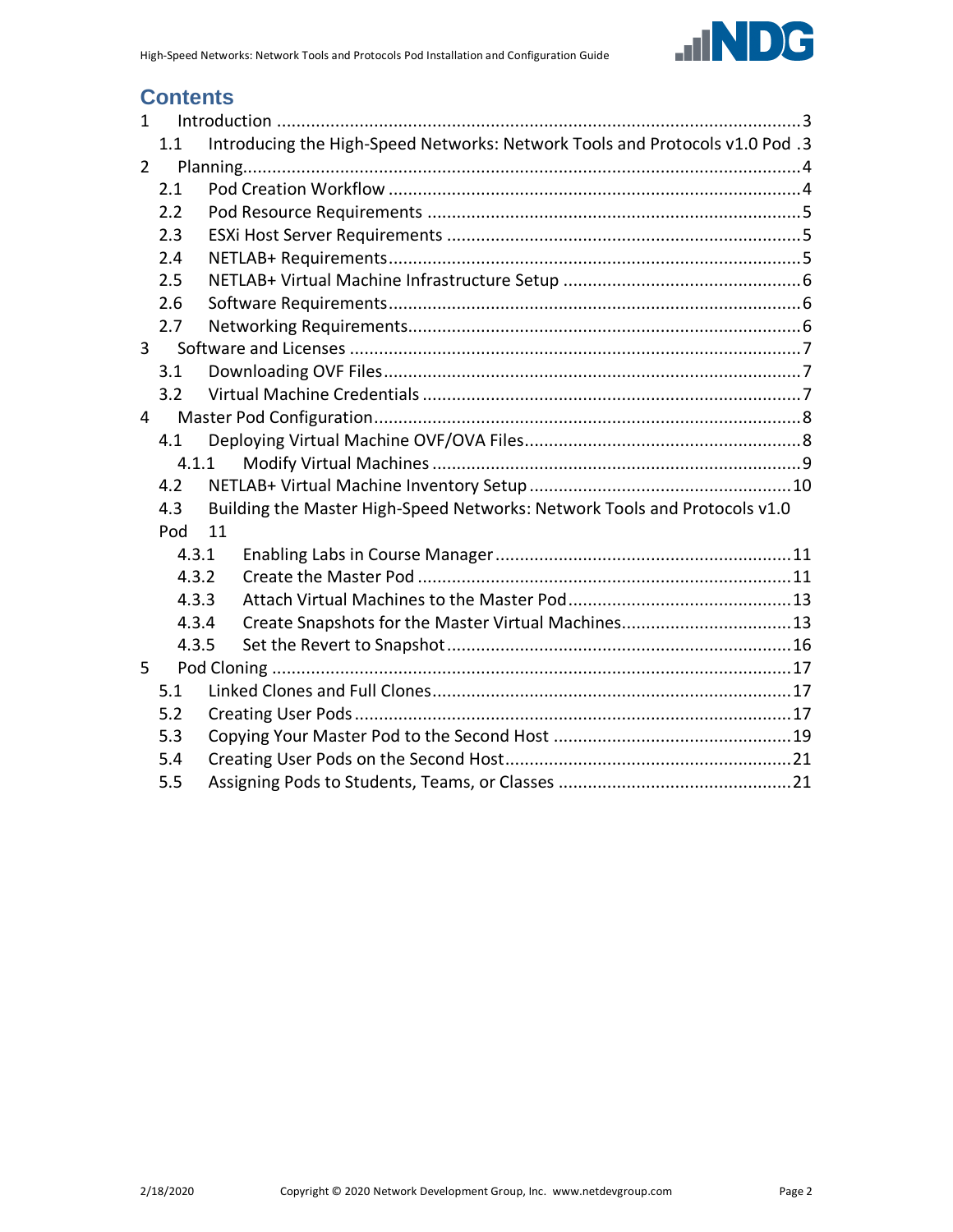

# <span id="page-2-0"></span>**1 Introduction**

This document provides detailed guidance on performing the installation and configuration of the High-Speed Networks: Network Tools and Protocols v1.0 pod on the *NETLAB+ VE* system.

#### <span id="page-2-1"></span>**1.1 Introducing the High-Speed Networks: Network Tools and Protocols v1.0 Pod**

The *High-Speed Networks: Network Tools and Protocols v1.0* pod is a 100% virtual machine pod consisting of a single virtual machine. Linked together through virtual networking, this virtual machine provides the environment for a student or a team to perform the *High-Speed Networks: Network Tools and Protocols v1.0* labs.



client1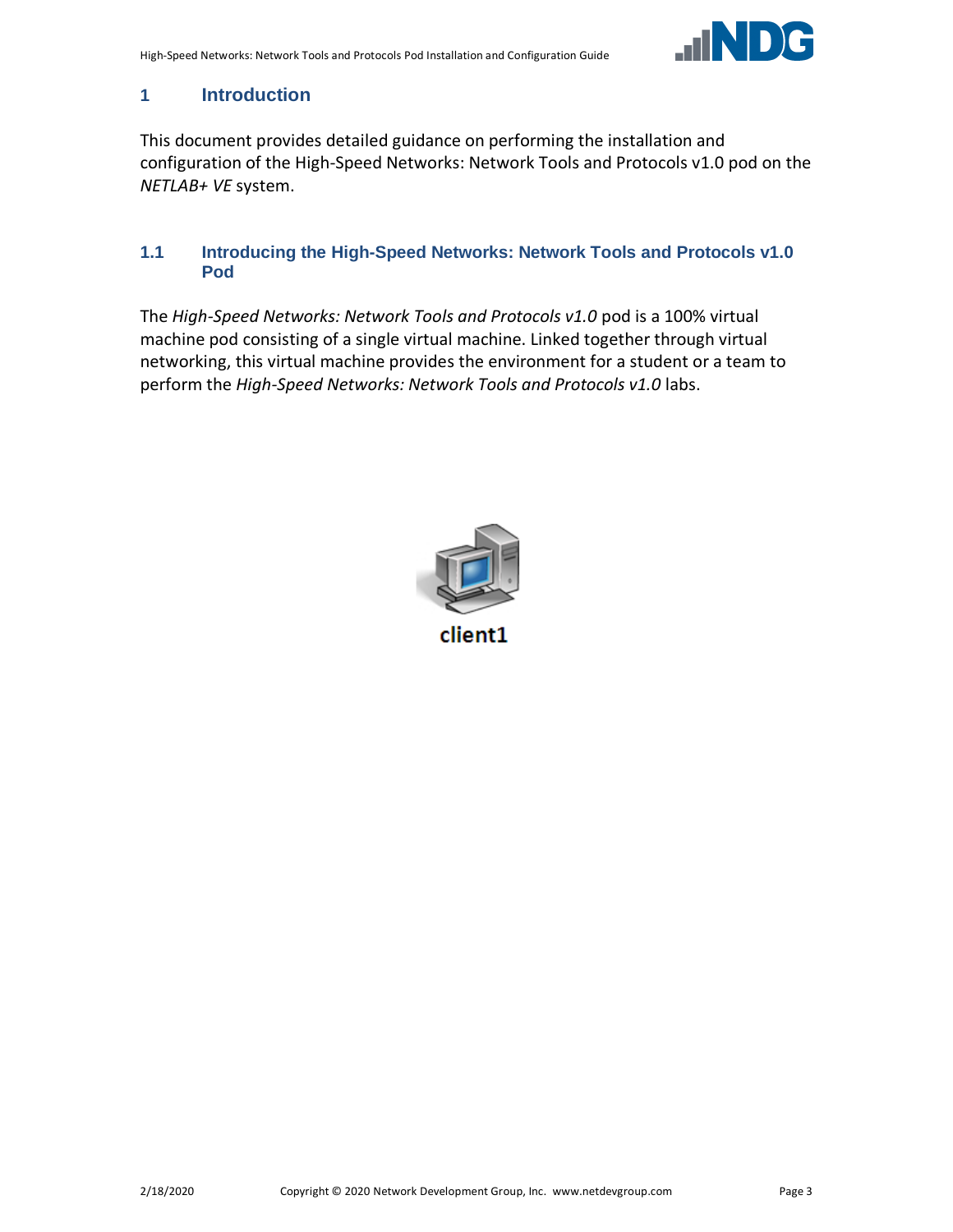

# <span id="page-3-0"></span>**2 Planning**

This guide provides specific information pertinent to delivering the *High-Speed Networks: Network Tools and Protocols v1.0* pod. The *[NETLAB+ Remote PC Guide Series](http://www.netdevgroup.com/support/documentation/netlabve/)* provides the prerequisite guidance for setting up your VMware infrastructure, including:

- An introduction to virtualization using *NETLAB+*
- Detailed setup instructions for standing up *VMware vCenter* and *VMware ESXi*
- Virtual machine and virtual pod management concepts using *NETLAB+*

This document assumes that you have set up virtual machine infrastructure in accordance with the *[NETLAB+ Remote PC Guide Series](http://www.netdevgroup.com/support/documentation/netlabve/)*. The planning information below refers to specific sections in the *Remote PC Guide* when applicable.

# <span id="page-3-1"></span>**2.1 Pod Creation Workflow**

The following list is an overview of the pod setup process.

- 1. Obtain the master virtual machine images required for the master pod.
- 2. Deploy the master virtual machine images to your *VMware vCenter Appliance*.
	- a. Deploy virtual machines using **Thin Provisioning** to reduce storage consumption.
	- b. Make necessary adjustments to each virtual machine in the environment.
		- i. Insert/Verify manual **MAC** addresses.
		- ii. Change the default network to **SAFETY NET**.
		- iii. Any other configuration changes mentioned in this guide.
- 3. Import the deployed virtual machines to the *NETLAB+* **Virtual Machine Inventory**.
- 4. Activate or license the required software on each virtual machine when prompted.
- 5. Take a snapshot of each virtual machine in the master pod labeled **GOLDEN\_MASTER** after all configurations and licensing have taken effect. The *GOLDEN\_MASTER* snapshot is used to clone virtual machine images for the user pods.
- 6. Use the *NETLAB+* **Pod Cloning** feature to create student pods from the master pod.
- 7. If multiple hosts are used in the *NETLAB+* environment, make a **Full Clone** of the master pod on the initial host (Host A) to the subsequent host (Host B) and so on using the *NETLAB+* **Pod Cloning** feature.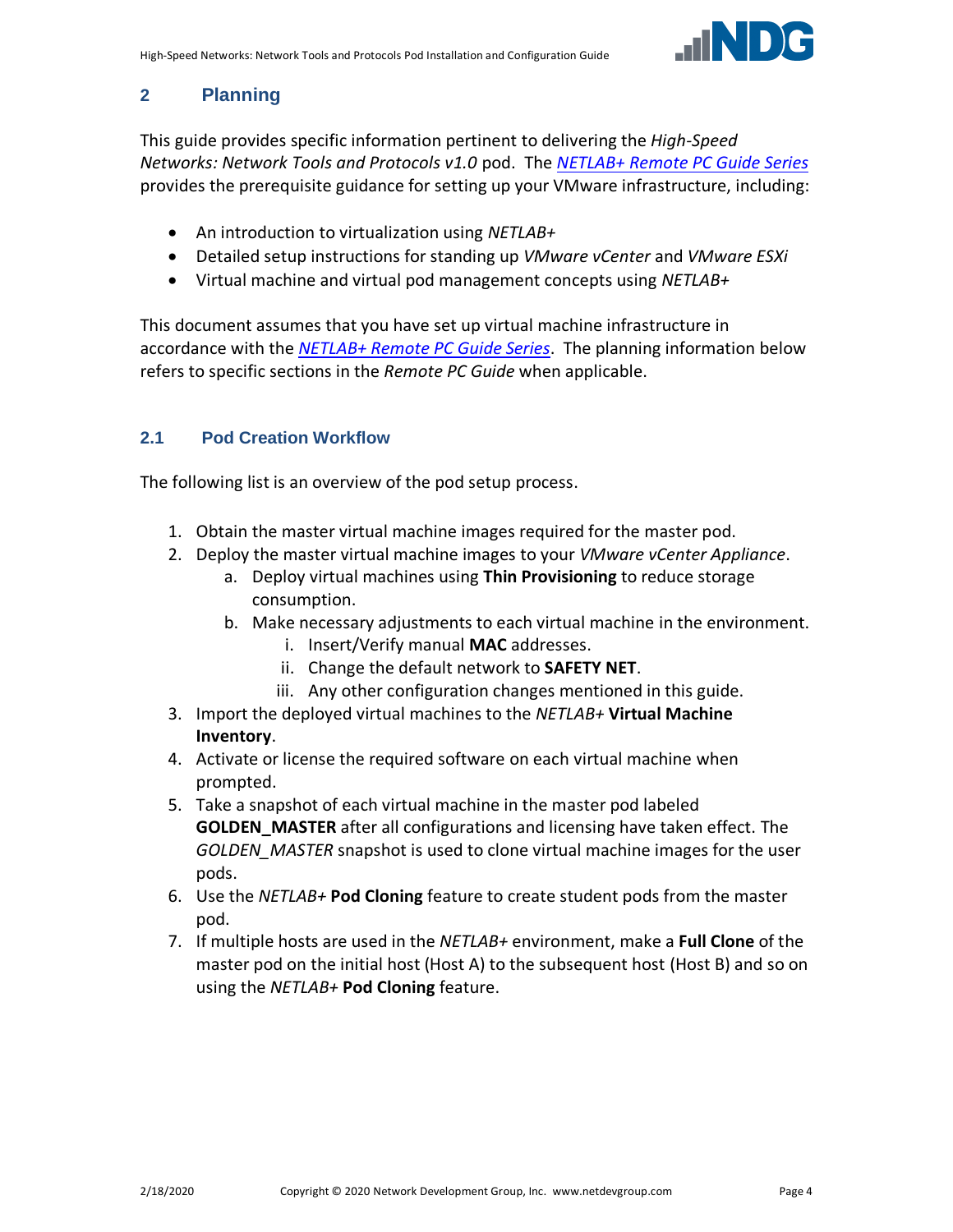

# <span id="page-4-0"></span>**2.2 Pod Resource Requirements**

The *High-Speed Networks: Network Tools and Protocols v1.0* course will consume 8.9 GB of storage per each master pod instance.

The following table provides details of the storage requirements for each of the virtual machines in the pod.

| <b>Virtual Machine</b> | <b>OVF/OVA</b> | <b>Initial Master Pod</b><br>(Thin Provisioned) |
|------------------------|----------------|-------------------------------------------------|
| Client <sub>1</sub>    | 3.8 GB         | 8.9 GB                                          |
| Total                  | 3.8            | 8.9                                             |

#### <span id="page-4-1"></span>**2.3 ESXi Host Server Requirements**

Please refer to the *NDG* website for specific *ESXi* host requirements to support virtual machine delivery: <https://www.netdevgroup.com/products/requirements/>

The deployment of the *High-Speed Networks: Network Tools and Protocols v1.0* pod requires VMware ESXi version of **6.0** or greater.

> The number of **active** pods that can be used simultaneously depends on the *NETLAB+* product license and the number of *VMware ESXi* host servers meeting the hardware requirements specifications.

For current *ESXi* server requirements and active pod count, refer to the following URL:

[http://www.netdevgroup.com/support/remote\\_pc.html#vm\\_host\\_server\\_specificati](http://www.netdevgroup.com/support/remote_pc.html#vm_host_server_specifications) [ons.](http://www.netdevgroup.com/support/remote_pc.html#vm_host_server_specifications)

#### <span id="page-4-2"></span>**2.4 NETLAB+ Requirements**

Please **Note** 

Installation of *High-Speed Networks: Network Tools and Protocols v1.0* pods, as described in this guide, requires that you are running *NETLAB+ VE*.

Previous versions of *NETLAB+* do not support requirements for the *High-Speed Networks: Network Tools and Protocols v1.0* course on the physical host servers.

Please refer to the *[NETLAB+ Remote PC Guide Series](https://www.netdevgroup.com/support/documentation/netlabve/)*.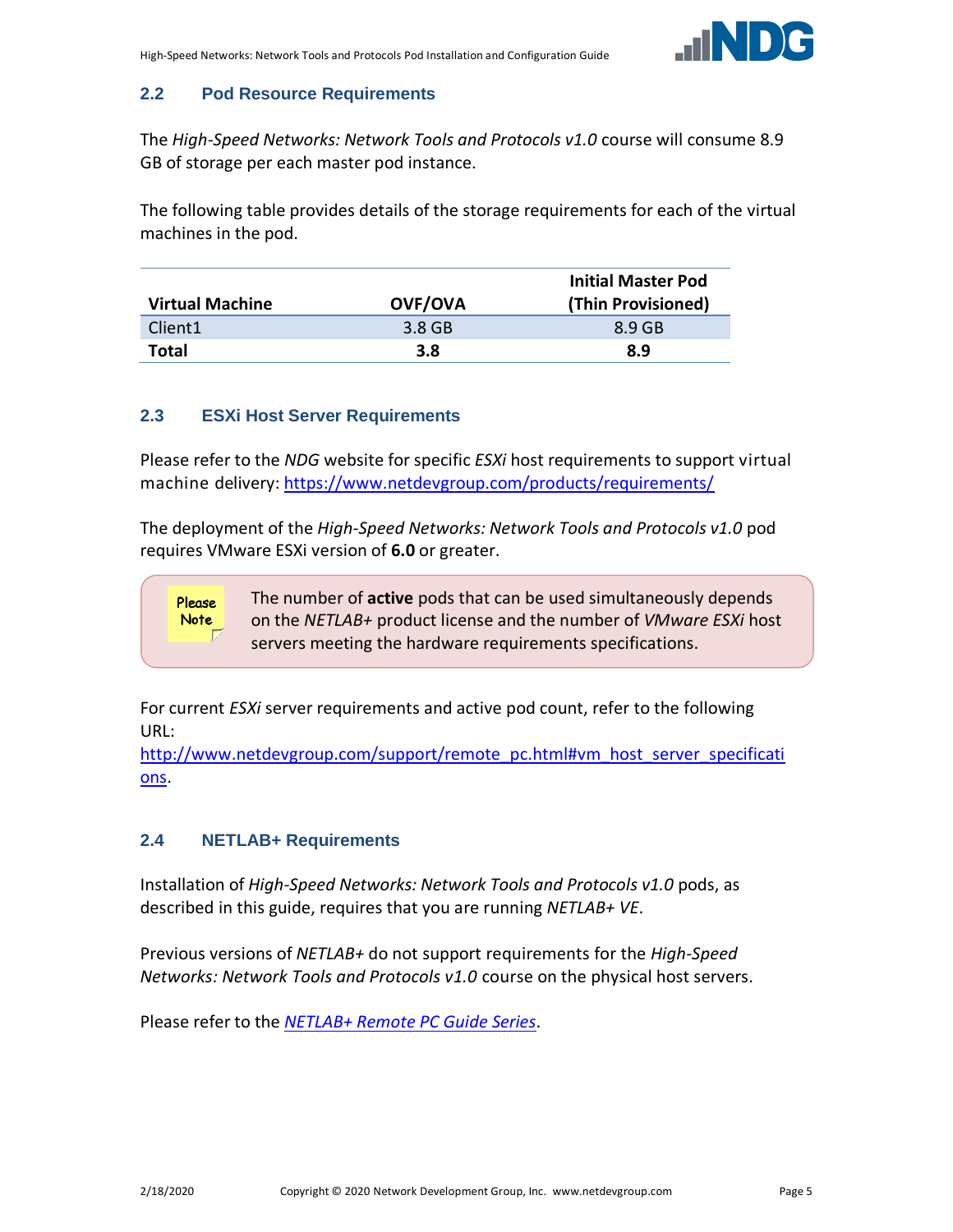

#### <span id="page-5-0"></span>**2.5 NETLAB+ Virtual Machine Infrastructure Setup**

The *NETLAB+ Virtual Machine Infrastructure* setup is described in the following sections of the *[NETLAB+ Remote PC Guide Series:](http://www.netdevgroup.com/support/documentation/netlabve/)*

- *Registering a Virtual Datacenter in NETLAB+*
- *Adding ESXi hosts in NETLAB+*
- *Proactive Resource Awareness*



#### <span id="page-5-1"></span>**2.6 Software Requirements**

For the purpose of software licensing, each virtual machine is treated as an individual machine, PC, or server. Please refer to the specific vendor license agreements (and educational discount programs, if applicable) to determine licensing requirements for your virtual machines' software, operating system, and applications.

The minimum virtual infrastructure software required for standing up this pod is in the following table.

| <b>Virtual Infrastructure Requirements</b> |                |  |  |
|--------------------------------------------|----------------|--|--|
| <b>Software</b>                            | <b>Version</b> |  |  |
| vSphere ESXi                               | 6.0            |  |  |
| <b>vCenter Server</b>                      | 6.0            |  |  |

Please refer to the *Software and Licenses* section regarding the software requirements for virtual machines in the pod.

#### <span id="page-5-2"></span>**2.7 Networking Requirements**

To accommodate the movement of large *VMs*, *OVF/OVAs*, and *ISO* disk images from one host to another, gigabit Ethernet or better connectivity is recommended to interconnect your *NETLAB+*, *vCenter Server* system and *ESXi* host systems.

The two standard networking models recommended to interconnect your servers are described in detail in the *Networking Models* section of the *[Remote PC Guide Series,](http://www.netdevgroup.com/support/documentation/NETLAB_Remote_PC_Guide_Vol_1_Introduction.pdf)  Volume 1 - [Introduction and Planning.](http://www.netdevgroup.com/support/documentation/NETLAB_Remote_PC_Guide_Vol_1_Introduction.pdf)*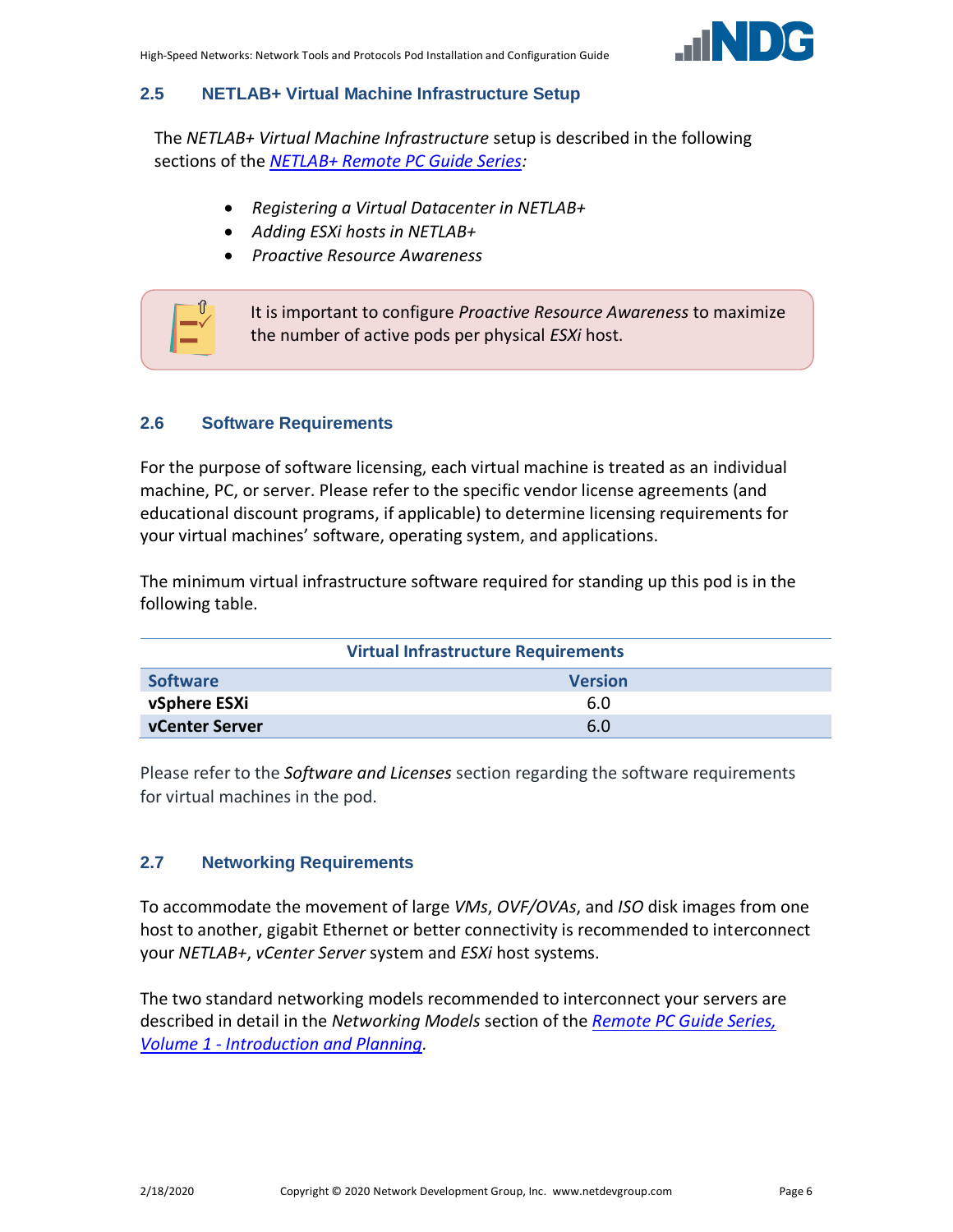

# <span id="page-6-0"></span>**3 Software and Licenses**

# <span id="page-6-1"></span>**3.1 Downloading OVF Files**

The virtual machines are made available as *Open Virtualization Format* (*OVF*) or *Open Virtualization Archive* (*OVA*) files. These files are available for download from *CSSIA*.

To request access to the preconfigured virtual machine templates from *CSSIA*:

- 1. Go to *the CSSIA Resources* page: <https://www.cssia.org/cssiaresources/>
- 2. Select **CSSIA VM Image Sharing Agreement**.
- 3. Complete and submit your access request by following the instructions on the request form.
- 4. *CSSIA* will provide, via email, password-protected download links. Access to the download links is provided only to customers who are current with their NETLAB+ support contract and are participants in the appropriate partner programs (*i.e., Cisco Networking Academy, VMware IT Academy, Red Hat Academy, and/or Palo Alto Networks*).
- 5. Once all virtual machines have been downloaded, they can be deployed following the steps in the appropriate pod installation guide. Each virtual machine is deployed individually.

# <span id="page-6-2"></span>**3.2 Virtual Machine Credentials**

For your reference, the following table provides a list of the credentials for the systems in the pod:

| Machine        | User name | Password |  |
|----------------|-----------|----------|--|
| <b>Client1</b> | admin     | password |  |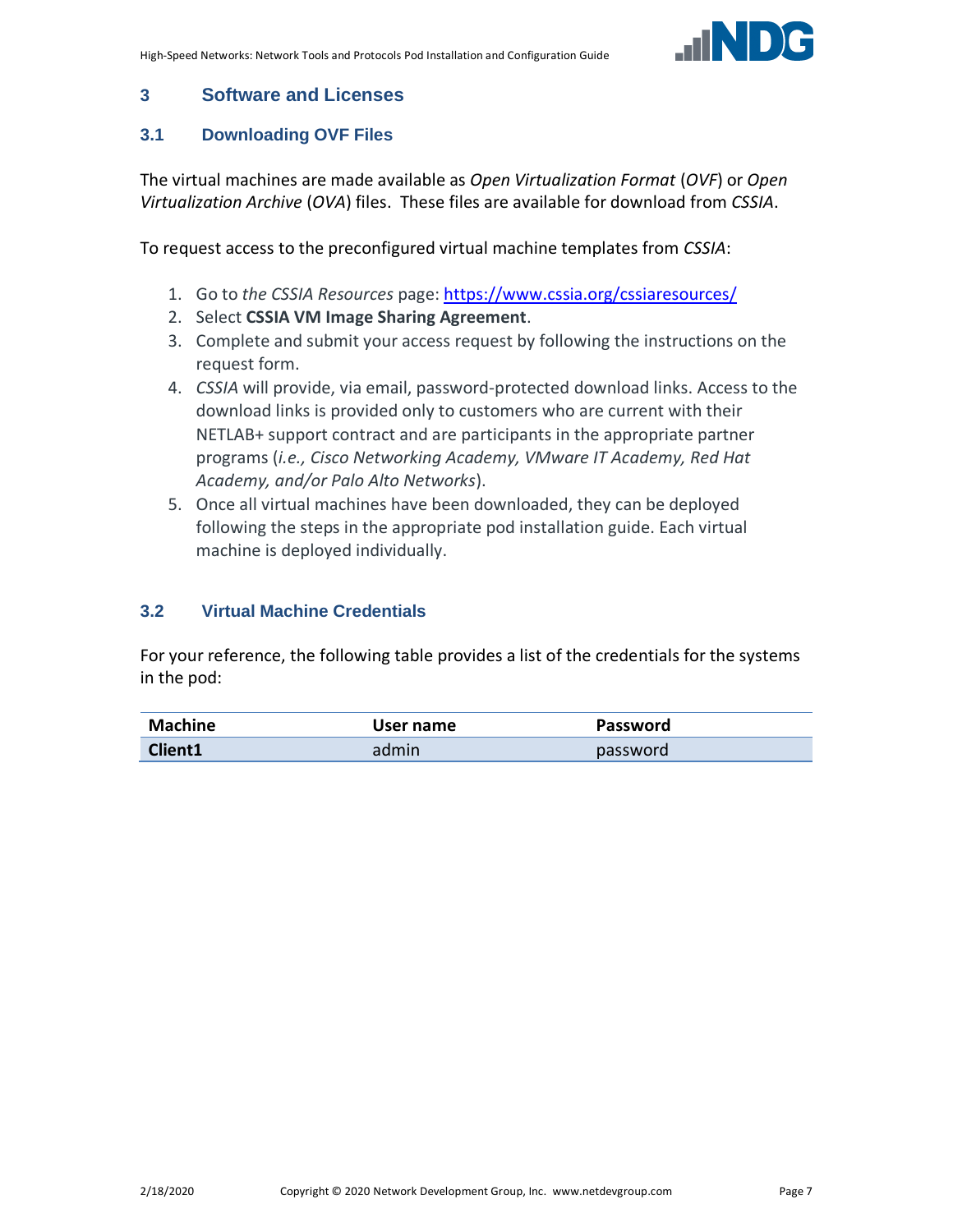

# <span id="page-7-0"></span>**4 Master Pod Configuration**

#### <span id="page-7-1"></span>**4.1 Deploying Virtual Machine OVF/OVA Files**

Deploy on your host server the pod virtual machine *OVF*/*OVA* files you have downloaded.

- 1. Navigate to your **vSphere Client** using your management workstation, ensure that your downloaded *OVA/OVF* files are accessible on this machine, and then connect to your **vCenter Server**.
- 2. From the *vSphere Client* interface, navigate to **Hosts and Clusters**.
- 3. Right-click on the target **ESXi Host Server** and select **Deploy OVF Template**.
- 4. In the *Deploy OVF Template* window, on the *Select source* step, select the **Local File** radio button and click **Browse**.
- 5. Locate and select one of the VMs for the pod, click **Open**.



- 6. Verify that the VM information populates next to the *Browse* button and click **Next**.
- 7. On the *Review details* step, make sure to fill the checkbox for **Accept extra configuration options** (*if present*) and click **Next**.
- 8. On the *Select name and folder* step, change the name of the virtual machine to something that is easy to manage. You can use the names provided in the list below as names for the virtual machines if you do not have a set naming convention. Select the appropriate **datacenter** and click **Next**.

| <b>VM Name</b> | VM OS | <b>Virtual Machine Deployment</b><br><b>Name</b> |
|----------------|-------|--------------------------------------------------|
| Client1        | Linux | UofSC NTP Master.Client1                         |

- 9. On the *Select Storage* step, choose the appropriate storage device and make sure that **Thin Provision** is selected. Click **Next**.
- 10. In the *Setup networks* section, select **SAFETY NET** as the destination and click **Next.**



If *SAFETY NET* is not available, refer to the *Create a Safe Staging Network* section in the *[Remote PC Guide Series](http://www.netdevgroup.com/support/documentation/NETLAB_Remote_PC_Guide_Vol_2_Installation.pdf) – Volume 2*.

11. In the *Ready to complete* section, make sure **Power on after deployment** is **unchecked** and confirm the settings. Click **Finish**.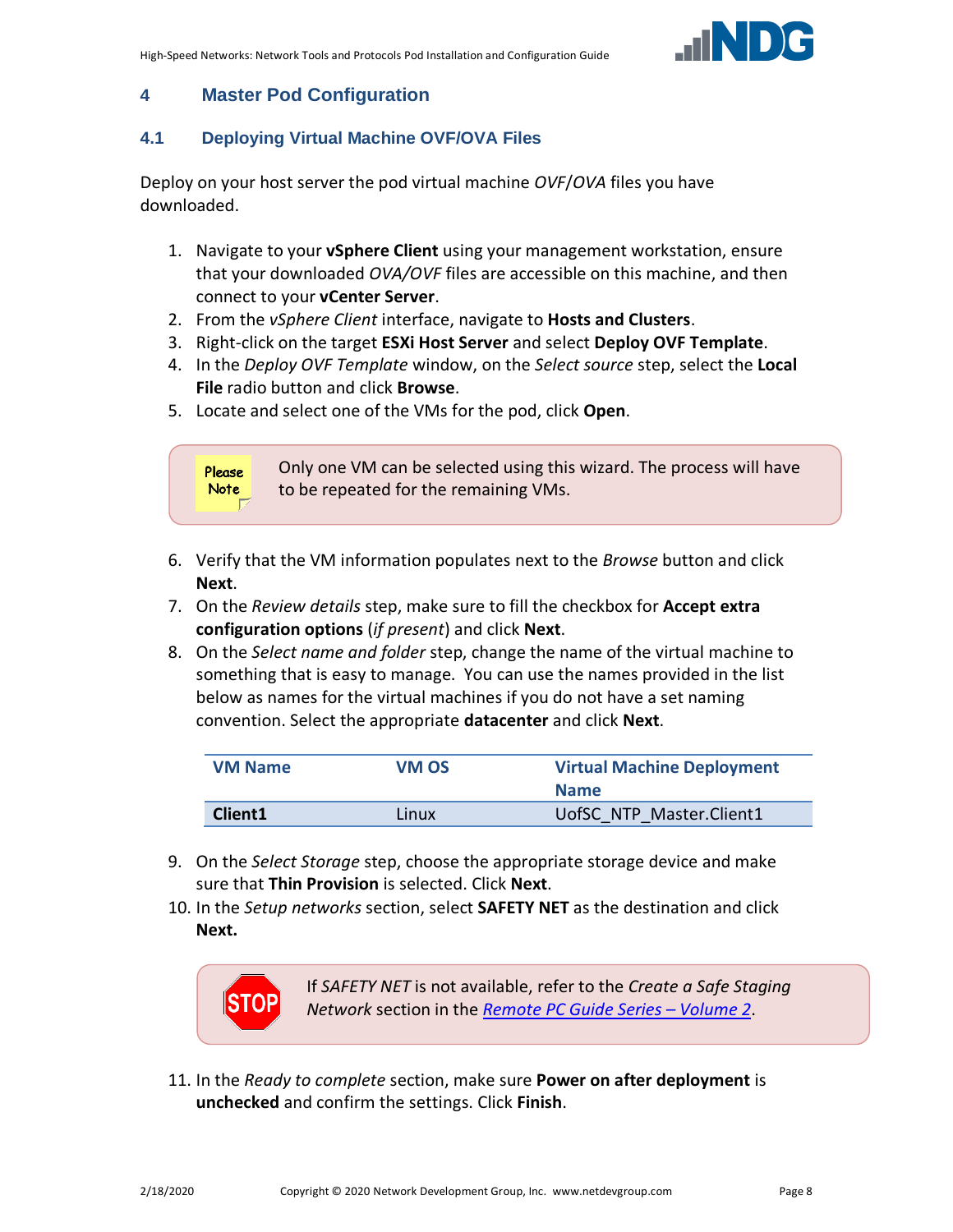

12. *vCenter* will begin deploying the virtual machine. This may take some time depending on the speed of your connection, HDDs, etc. Repeat the previous steps for each remaining virtual machine in the master pod.

#### <span id="page-8-0"></span>**4.1.1 Modify Virtual Machines**

Once the virtual machines are imported onto the host, verify the configurations. The following steps will guide you through the process.

- 1. In the *vSphere Client* interface, right-click on the imported virtual machine and select **Edit Settings**.
- 2. For all the virtual machines, manually assign the *MAC* addresses for each *NIC*. The table below identifies the *MAC* addresses per *NIC*.

|                                                         | $\mathbf{1}$        | 00:50:56:99:a4:ce                                                                                              |                |
|---------------------------------------------------------|---------------------|----------------------------------------------------------------------------------------------------------------|----------------|
| Edit Settings<br>UofSC_NTP_Master.Client1<br>VM Options |                     |                                                                                                                |                |
|                                                         |                     |                                                                                                                | ADD NEW DEVICE |
|                                                         | 3<br>$\sim$         |                                                                                                                | $\bullet$      |
|                                                         | 8                   | GB.<br>$\sim$                                                                                                  |                |
|                                                         | 15                  | GB -<br>$\sim$                                                                                                 |                |
| > SCSI controller 0                                     | LSI Logic Parallel  |                                                                                                                |                |
| Network adapter 1                                       | SAFETY NET $\vee$   |                                                                                                                |                |
|                                                         |                     | Connect At Power On                                                                                            |                |
| Adapter Type                                            | Flexible            | $\sim$                                                                                                         |                |
| <b>MAC Address</b>                                      | 00:50:56:99:a4:ce   | Manual                                                                                                         |                |
|                                                         |                     | Specify custom settings v                                                                                      |                |
|                                                         |                     | Device on the virtual machine PCI bus that provides support for the<br>virtual machine communication interface |                |
| SATA controller O                                       | AHCI                |                                                                                                                |                |
|                                                         | Additional Hardware |                                                                                                                |                |

3. Repeat the previous steps for each of the remaining virtual machines in the master pod.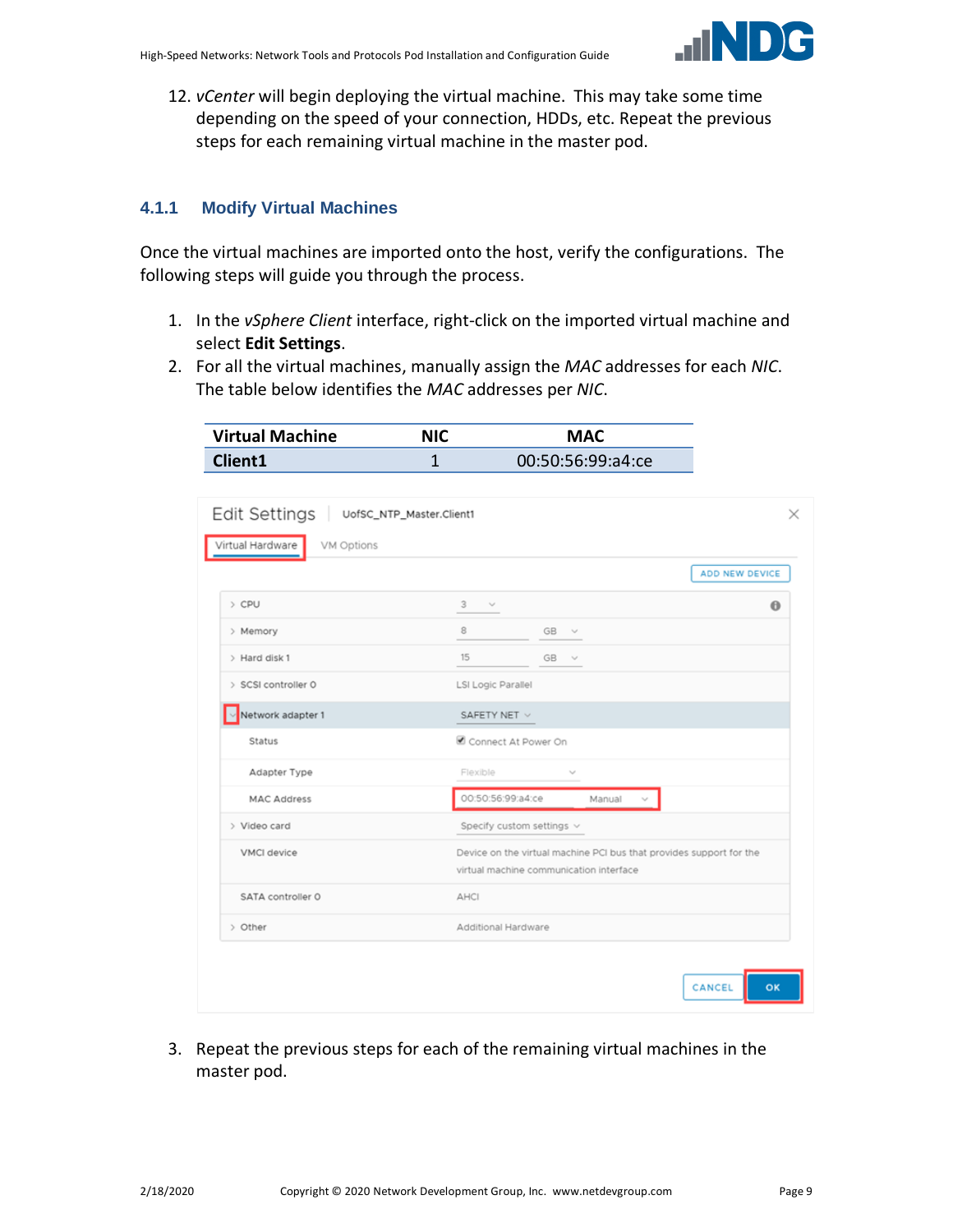

# <span id="page-9-0"></span>**4.2 NETLAB+ Virtual Machine Inventory Setup**

This section will guide you in adding your templates to the *Virtual Machine Inventory* of your *NETLAB+ VE* system.

- 1. Log in to your *NETLAB+ VE* system using the administrator account.
- 2. Select the **Virtual Machine Infrastructure** icon.



3. Click the **Virtual Machine Inventory** icon.



**Virtual Machine Inventory** 

Import, clone, and manage the inventory of virtual machines to be used with NETLAB+.

4. Click the **Import Virtual Machines** button located at the bottom of the list.

Import Virtual Machines

- 5. Select the appropriate datacenter from the list where your master VMs reside.
- 6. Select the checkbox next to the virtual machines you had just deployed and click **Import Selected Virtual Machines**.

Import Selected Virtual Machines

- 7. When the *Configure VMs* window loads, you can set your virtual machine parameters.
	- a. Check the drop-down box for the correct operating system for each imported virtual machine.
	- b. Change *Role* to **Master** for each VM.
	- c. Add any comments for each virtual machine in the last column.



It is advised to leave the *Version* and *Build* numbers for reference when requesting *NDG* support.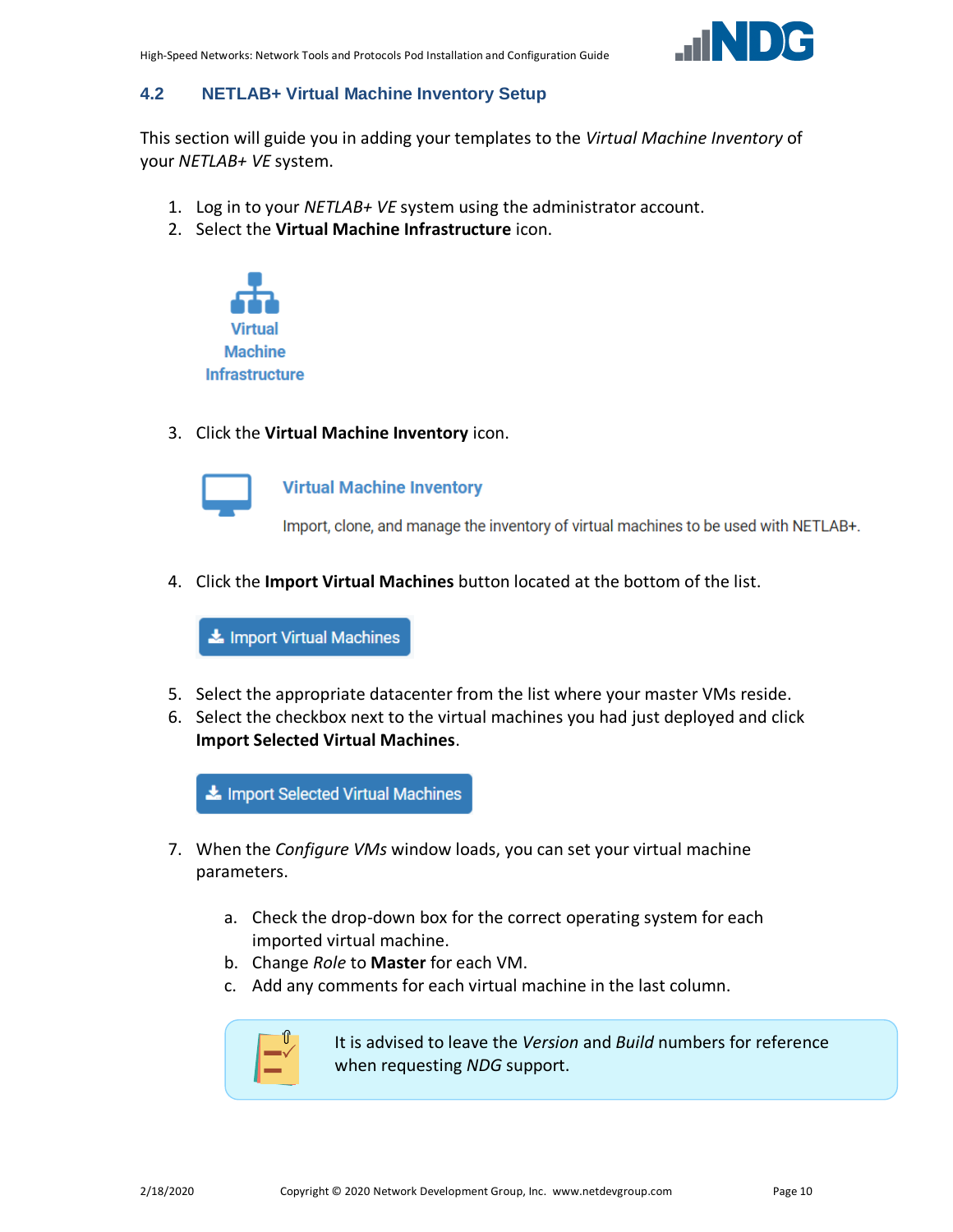

d. Verify your settings and click **Import (X) Virtual Machines** (notice the number in parenthesis is dynamic, depending on the amount of VMs selected).

Import (1) Virtual Machines

- e. Verify all *Import Statuses* report back with **OK** and then click on the **Dismiss** button.
- f. Verify that your virtual machines show up in the inventory.

For additional information, please refer to the *[NETLAB+ VE Administrator Guide](http://www.netdevgroup.com/support/documentation/netlabve/netlabve_administrator_guide.pdf#nameddest=virtual_machine_infrastructure)*.

#### <span id="page-10-0"></span>**4.3 Building the Master High-Speed Networks: Network Tools and Protocols v1.0 Pod**

This section will assist you in adding the *High-Speed Networks: Network Tools and Protocols v1.0* pod to your *NETLAB+* system.

#### <span id="page-10-1"></span>**4.3.1 Enabling Labs in Course Manager**

Please refer to the *Course Manager* section *of the [NETLAB+ VE Administrator Guide](https://www.netdevgroup.com/support/documentation/netlabve/netlabve_administrator_guide.pdf#nameddest=course_manager)* on how to enable content. Please install the **UofSC - High-Speed Networks: Network Tools and Protocols - v1.0** course.

#### <span id="page-10-2"></span>**4.3.2 Create the Master Pod**

- 1. Log into **NETLAB+ VE** with the *administrator* account.
- 2. Select the **Pods** icon.



3. Create a new pod by scrolling to the bottom and clicking the **Create New Pod** button.

**O** Create New Pod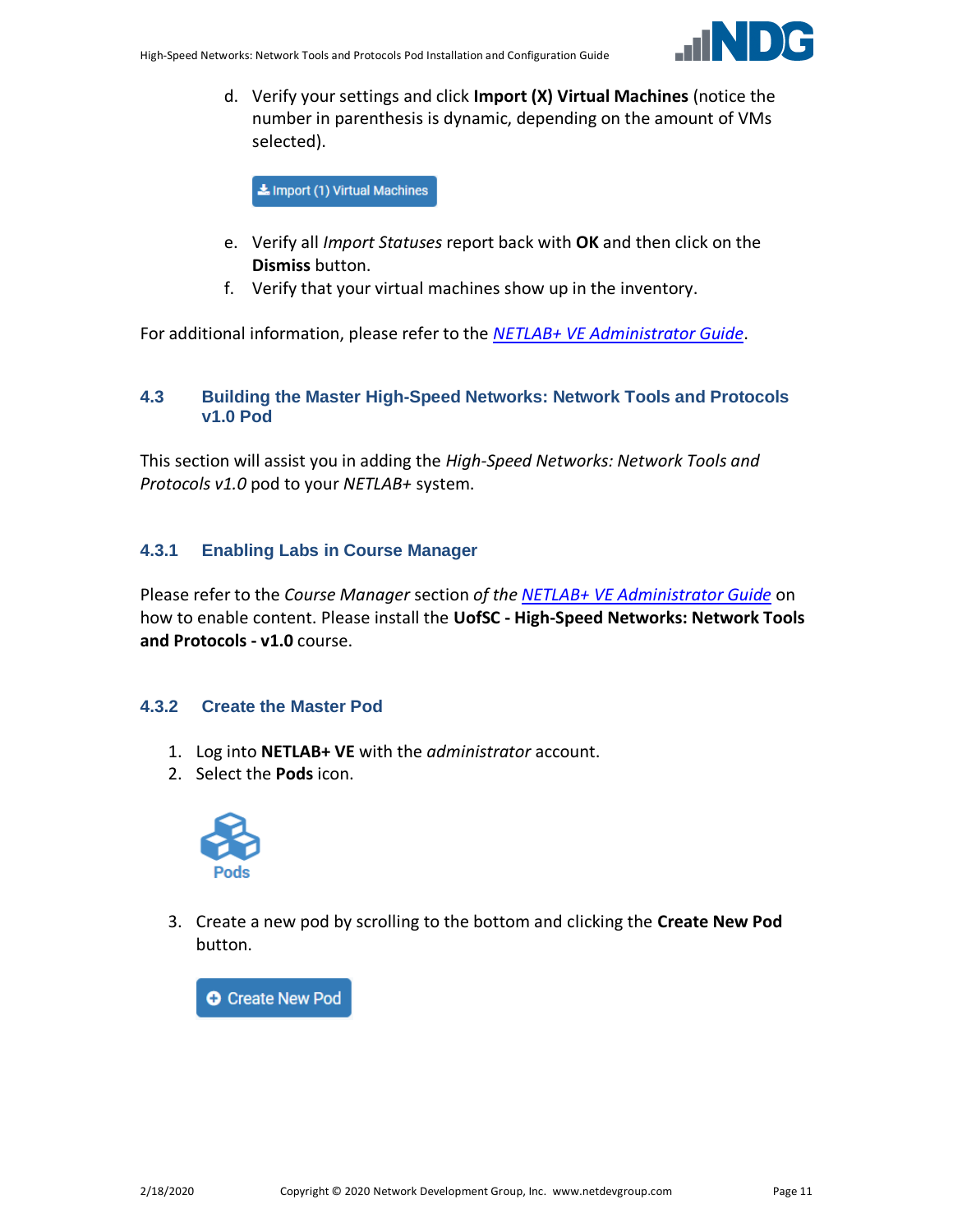

4. Then, click on the **High-Speed Networks: Network Tools and Protocols v1.0** pod entry from the list of installed pod types.

| <b>UNIVERSITY OF</b><br><b>SOUTH CAROLINA</b><br>High-Speed Networks | <b>UofSC High-Speed Networks</b><br>The High-Speed Networks training prepares candidates with knowledge in understanding<br>network protocols and utilizing various network tools for network performance.<br>2020 Copyright (C) Network Development Group, Inc.<br>https://www.netdevgroup.com/support/tech_support.html |
|----------------------------------------------------------------------|---------------------------------------------------------------------------------------------------------------------------------------------------------------------------------------------------------------------------------------------------------------------------------------------------------------------------|
|----------------------------------------------------------------------|---------------------------------------------------------------------------------------------------------------------------------------------------------------------------------------------------------------------------------------------------------------------------------------------------------------------------|

5. On the *New Pod* window, input a value into the **Pod ID** and **Pod Name** fields. Click **Next**.

| & New Pod       |                                              |                               |
|-----------------|----------------------------------------------|-------------------------------|
| Pod Type        | <b>SOUTH CAROLINA</b><br>High-Speed Networks | <b>Used Pod IDs</b><br>1<br>5 |
| Pod ID          | 1000                                         |                               |
| <b>Pod Name</b> | HSN_H120_M1000                               | $\overline{\phantom{a}}$      |
|                 |                                              |                               |
|                 | $\Theta$ Help<br><b>O</b> Next               |                               |

The *Pod ID* determines the order in which the pods will appear in the scheduler. It is best practice to use a block of sequential ID numbers for the *Pod Id* that allows for the number of pods you are going to install.

The *Pod Name* identifies the pod and is unique per pod. Here we used the name of the lab set or course in a shortened form along with a host identifier (H120), the type and number of the pod (M1000).

6. To finalize the wizard, click **OK**.

For additional information, please refer to the *NETLAB+ VE [Administrator Guide](http://www.netdevgroup.com/support/documentation/netlabve/netlabve_administrator_guide.pdf)*.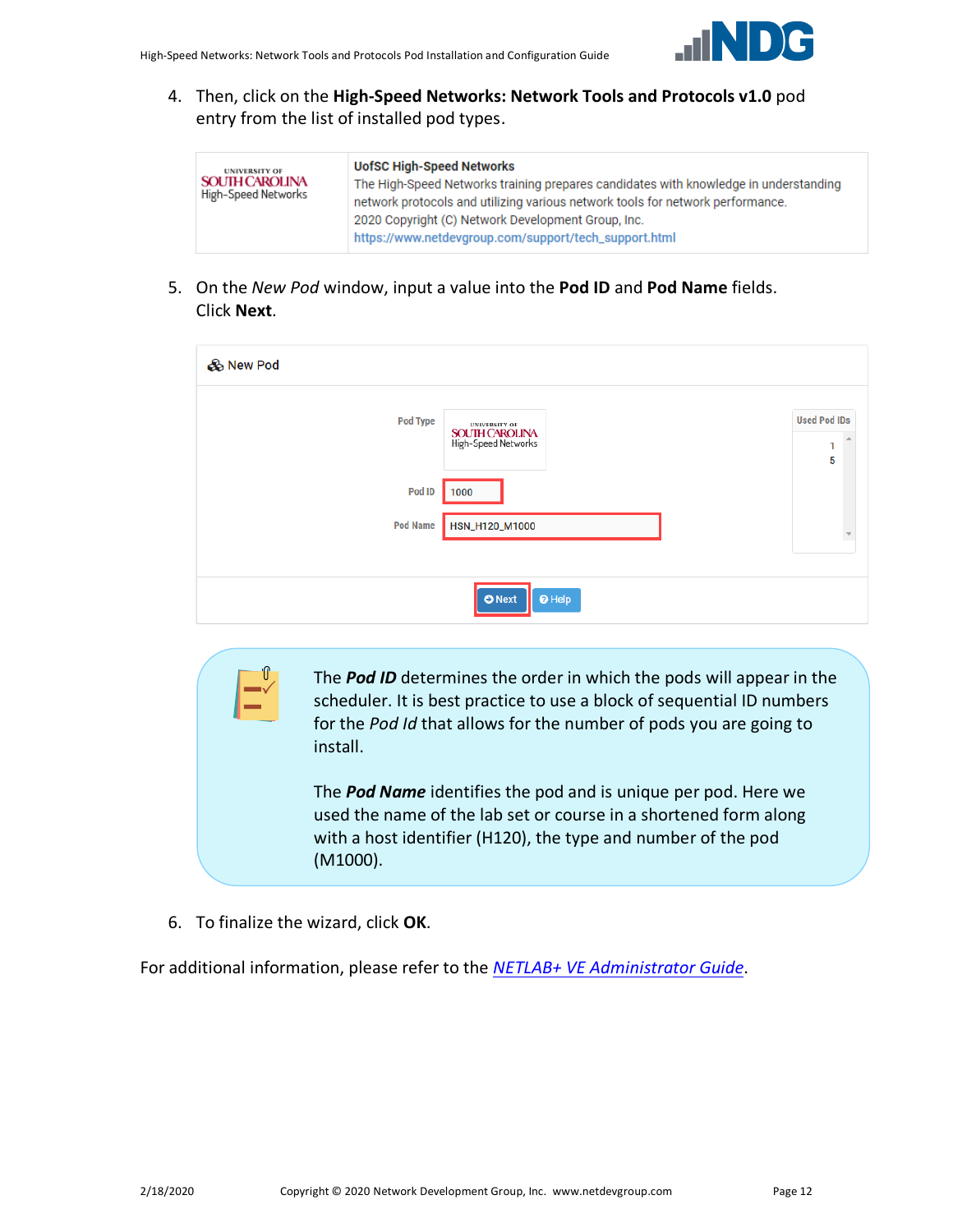

#### <span id="page-12-0"></span>**4.3.3 Attach Virtual Machines to the Master Pod**

Update the master pod to associate the virtual machines with the newly created pod.

1. Select the **High-Speed Networks: Network Tools and Protocols v1.0** master pod from the pod list.



2. Click on the **Action** dropdown next to the virtual machine you are about to assign and select **Attach VM**.

| Remote PC 1      |                       |                    |                                                     |                |                                                                                                                            |               |  |
|------------------|-----------------------|--------------------|-----------------------------------------------------|----------------|----------------------------------------------------------------------------------------------------------------------------|---------------|--|
|                  | <b>PC Name</b>        | <b>VM</b>          | <b>Operating System</b>                             | <b>VM Role</b> | <b>Runtime Host</b>                                                                                                        | <b>Action</b> |  |
|                  | Client1               | <b>ABSENT</b>      |                                                     |                |                                                                                                                            | Æ,            |  |
| <b>O</b> Dismiss | <b>Z</b> Pod Settings | <b>图 Clone Pod</b> | til View Reservations<br><b>△</b> Configure Pod ACL |                | <b> ⊙</b> View<br><b><math>\Phi</math></b> Settings<br><b>O</b> Attach VM<br><b>O</b> Remove VM From<br><b>O</b> Snapshots |               |  |

3. Select the corresponding virtual machine from the inventory list.

| <b>Virtual Machine Name</b>       |  | <b>Operating System</b> | ÷ | Role   |  |
|-----------------------------------|--|-------------------------|---|--------|--|
| <b>D</b> UofSC_NTP_Master.Client1 |  | Linux                   |   | Master |  |

4. Click **OK** to confirm the VM attachment and repeat the previous steps for the remaining virtual machines.

#### <span id="page-12-1"></span>**4.3.4 Create Snapshots for the Master Virtual Machines**

In order to proceed with pod cloning, snapshots must be created on each of the pod's virtual machines.

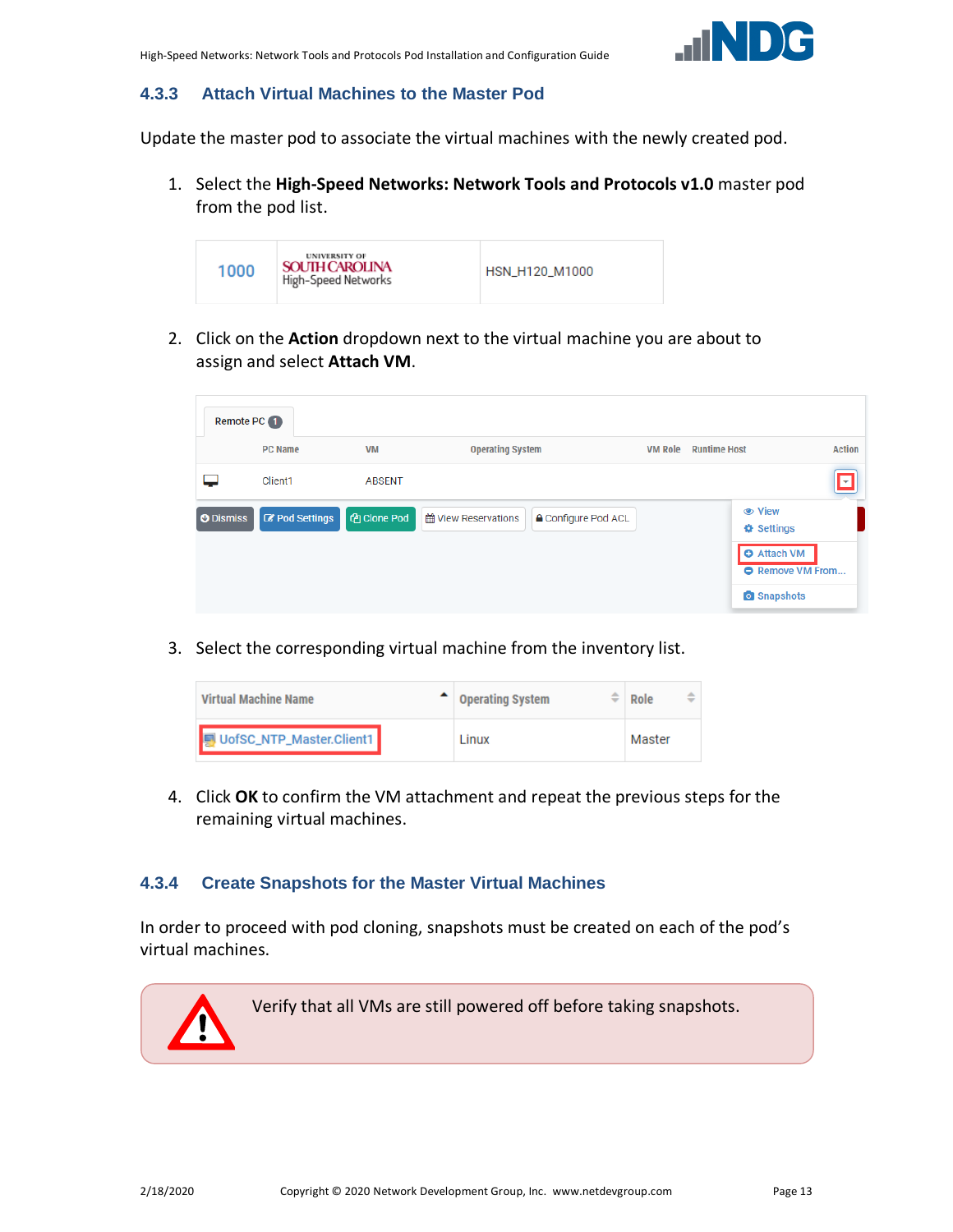

1. Make sure to view the **High-Speed Networks: Network Tools and Protocols v1.0** master pod you just assigned machines to. In the pod view, click on the dropdown menu option underneath the *Action* column for a specific VM and select **Snapshots**.

| <b>VM</b><br><b>PC Name</b>                                     | <b>Operating System</b>                                  | <b>VM Role</b> |                                      |
|-----------------------------------------------------------------|----------------------------------------------------------|----------------|--------------------------------------|
|                                                                 |                                                          |                | <b>Runtime Host</b><br><b>Action</b> |
| Δ<br>Client1<br>UofSC_NTP_Master.Client1                        | Linux                                                    | <b>MASTER</b>  |                                      |
| <b>Z</b> Pod Settings<br><b>图 Clone Pod</b><br><b>O</b> Dismiss | <b>≙</b> Configure Pod ACL<br><b>論 View Reservations</b> |                | <b> ⊙</b> View                       |
|                                                                 |                                                          |                | <b><math>\Phi</math></b> Settings    |
|                                                                 |                                                          |                | <b>O</b> Attach VM                   |
|                                                                 |                                                          |                | <b>O</b> Remove VM From              |

2. In the *Snapshot Manager* window, click on the **Take** button. This will take a snapshot of the current state of the virtual machine.

| <b>Snapshot Manager</b>                                   |                                                    |  |  |  |
|-----------------------------------------------------------|----------------------------------------------------|--|--|--|
| $\mathbf{B}$ - $\mathbf{B}$<br>You Are Here!<br>$\bullet$ | Name:<br><b>Description:</b>                       |  |  |  |
| ŕ                                                         |                                                    |  |  |  |
| Delete All<br><b>同</b> Take                               | <b>O</b> Go To<br><b>B</b> Edit<br><b>B</b> Delete |  |  |  |
| <b>O</b> Dismiss                                          |                                                    |  |  |  |



Any changes made after this will require a new snapshot or those changes will not reflect in the reset state of the pod or its clones.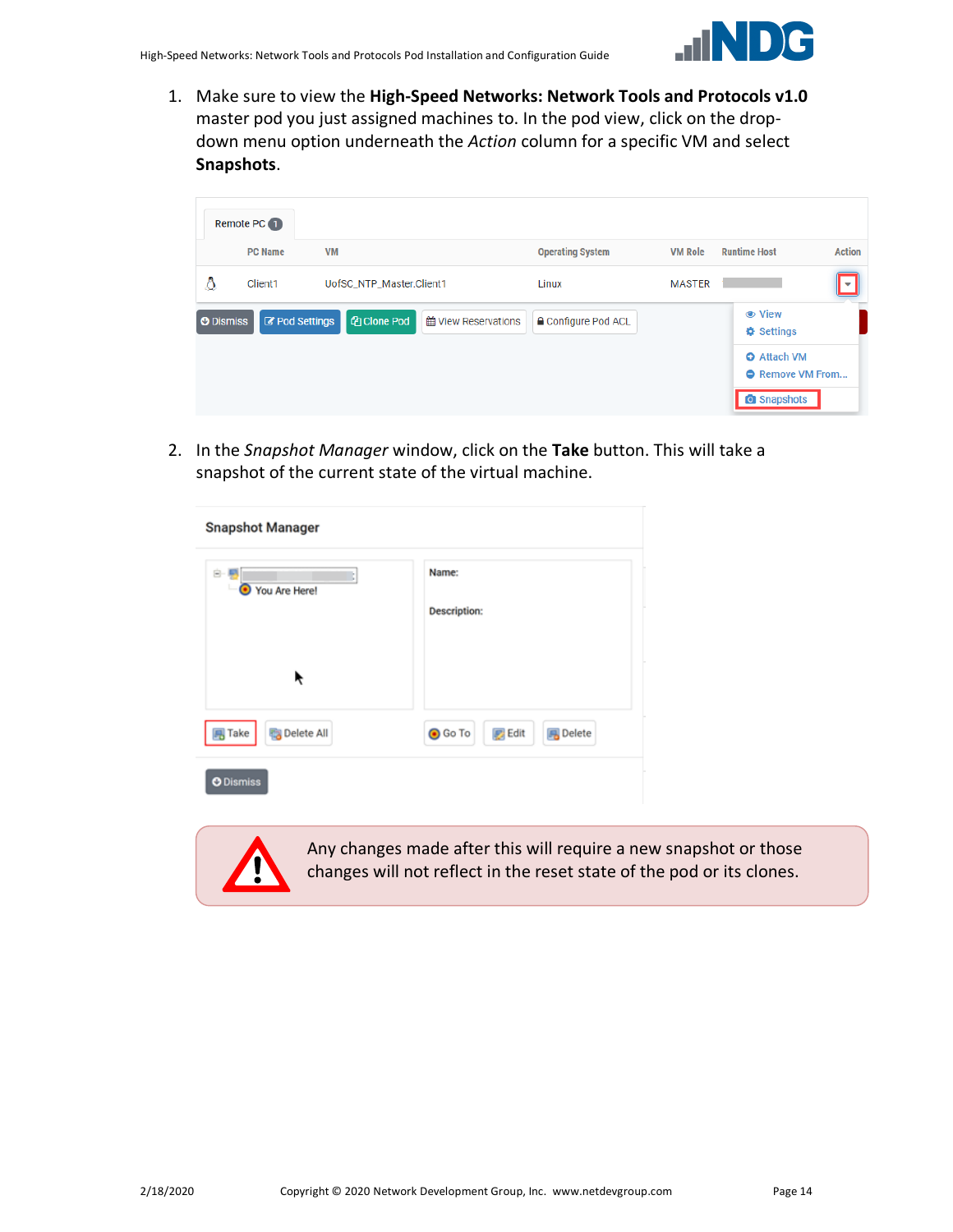

3. In the *Take Snapshot* window, type GOLDEN\_MASTER into the *Name* text field, or you may choose another naming convention as long as it is consistent for easy management. Click **OK**.

| <b>Take Snapshot</b> |   |
|----------------------|---|
| Name:                |   |
| <b>GOLDEN_MASTER</b> |   |
| <b>Description:</b>  |   |
|                      |   |
|                      | i |
| OK<br>Cancel         |   |



It is recommended to use *GOLDEN\_MASTER* as the snapshot name when working with normalized pod types.

4. In the *Snapshot Manager* window, notice the snapshot is created. Click the **Dismiss** button.

| <b>Snapshot Manager</b>                  |                                                      |
|------------------------------------------|------------------------------------------------------|
| e<br>GOLDEN_MASTER<br>e<br>You Are Here! | Name:<br><b>GOLDEN_MASTER</b><br><b>Description:</b> |
| Delete All<br><b>属 Take</b>              | <b>Edit</b><br><b>風</b> Delete<br><b>O</b> Go To     |
| <b>O</b> Dismiss                         |                                                      |

At this point it is good to verify that you have only one snapshot on the virtual machine. Multiple snapshots increase the likelihood of having problems, especially if the snapshots are named the same. Also, the more snapshots a virtual machine has, the slower the performance and the more drive space is used.

5. Repeat the previous steps for the remaining virtual machines.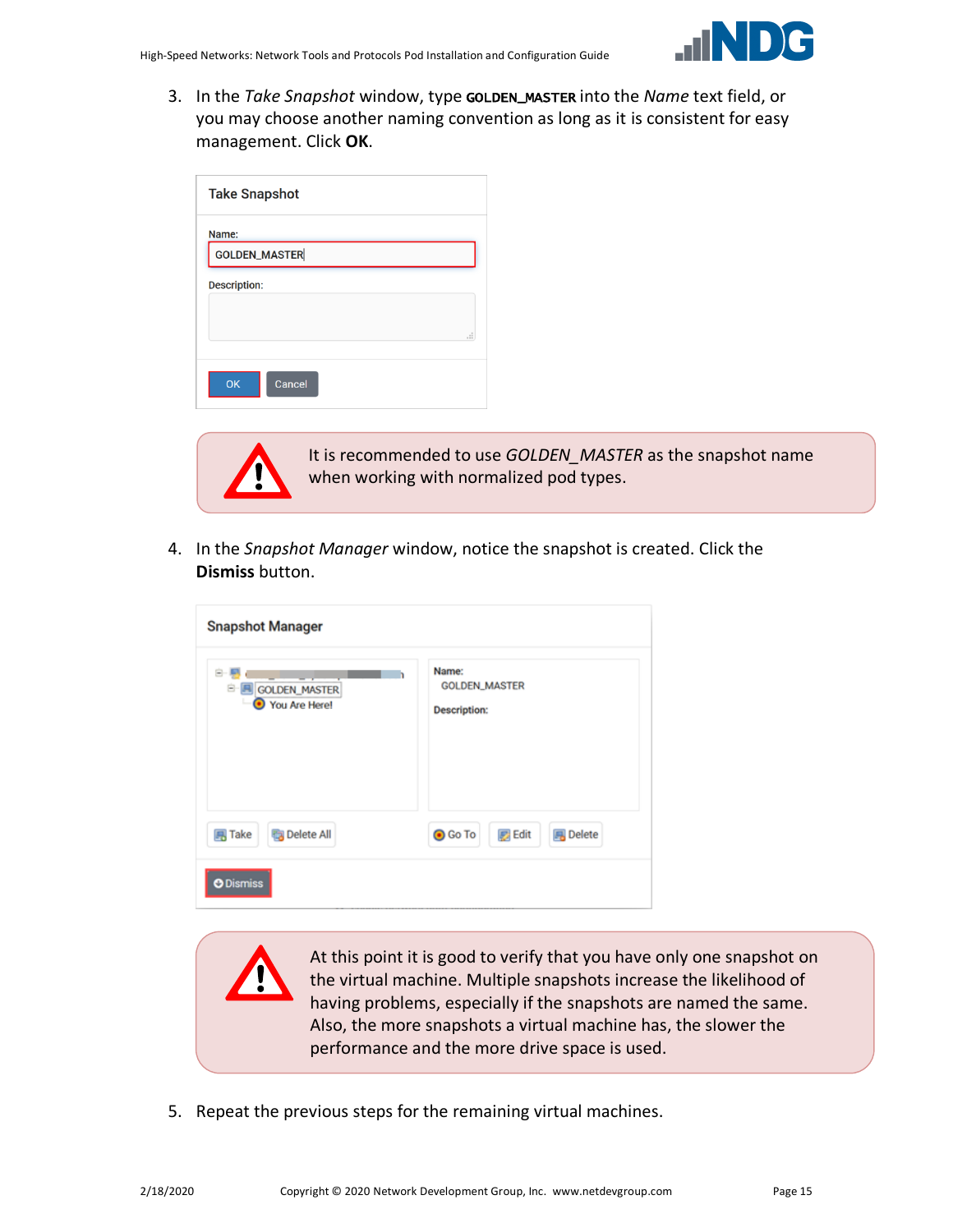

# <span id="page-15-0"></span>**4.3.5 Set the Revert to Snapshot**

1. Make sure to view the **High-Speed Networks: Network Tools and Protocols v1.0** master pod you just created snapshots for. In the pod view, click on the dropdown menu option underneath the *Action* column and select **Settings**.

|                  | Remote PC 1    |                           |                            |                            |                |                                               |                         |
|------------------|----------------|---------------------------|----------------------------|----------------------------|----------------|-----------------------------------------------|-------------------------|
|                  | <b>PC Name</b> | <b>VM</b>                 |                            | <b>Operating System</b>    | <b>VM Role</b> | <b>Runtime Host</b>                           | <b>Action</b>           |
| Δ                | Client1        | UofSC_NTP_Master.Client1  |                            | Linux                      | <b>MASTER</b>  |                                               | $\overline{\mathbf{v}}$ |
| <b>O</b> Dismiss | Pod Settings   | <b><i>C</i></b> Clone Pod | <b>簡 View Reservations</b> | <b>△</b> Configure Pod ACL |                | <b>Φ</b> Settings                             |                         |
|                  |                |                           |                            |                            |                | <b>O</b> Attach VM<br><b>O</b> Remove VM From |                         |
|                  |                |                           |                            |                            |                | <b>O</b> Snapshots                            |                         |

2. In the virtual machine's *Settings* window, click on the *Revert to Snapshot* dropdown and select **GOLDEN\_MASTER** and then click the **Submit** button.



This sets the snapshot on the virtual machine that will get reverted to each time the pod is scheduled.

| <b>Client1 Settings</b><br>A  |                                                                                                                                                                                                          |
|-------------------------------|----------------------------------------------------------------------------------------------------------------------------------------------------------------------------------------------------------|
| <b>PC Name</b>                | Client1                                                                                                                                                                                                  |
| <b>PC Type</b>                | <b>Virtual Machine</b><br>$\overline{\phantom{a}}$                                                                                                                                                       |
| <b>Datacenter</b>             | $\overline{\phantom{a}}$                                                                                                                                                                                 |
| <b>Virtual Machine</b>        | UofSC_NTP_Master.Client1                                                                                                                                                                                 |
| Role                          | <b>Master</b>                                                                                                                                                                                            |
| <b>Revert to Snapshot</b>     | <b>GOLDEN_MASTER</b><br>$\overline{\phantom{a}}$                                                                                                                                                         |
| <b>Shutdown Preference</b>    | <b>Graceful Shutdown</b><br>÷                                                                                                                                                                            |
| <b>Guest Operating System</b> | Linux<br>÷                                                                                                                                                                                               |
| <b>Options</b>                | $\vee$ enable remote display auto-configuration<br>enable network auto-configuration<br>٧<br>enable advanced setting auto-configuration<br>$\checkmark$<br>enable minimum requirements verification<br>v |
|                               | Submit<br><b>8</b> Cancel<br><b>O</b> Help                                                                                                                                                               |

- 3. Click **OK** to confirm.
- 4. Return to the pod view page and repeat the previous steps for the remaining virtual machines.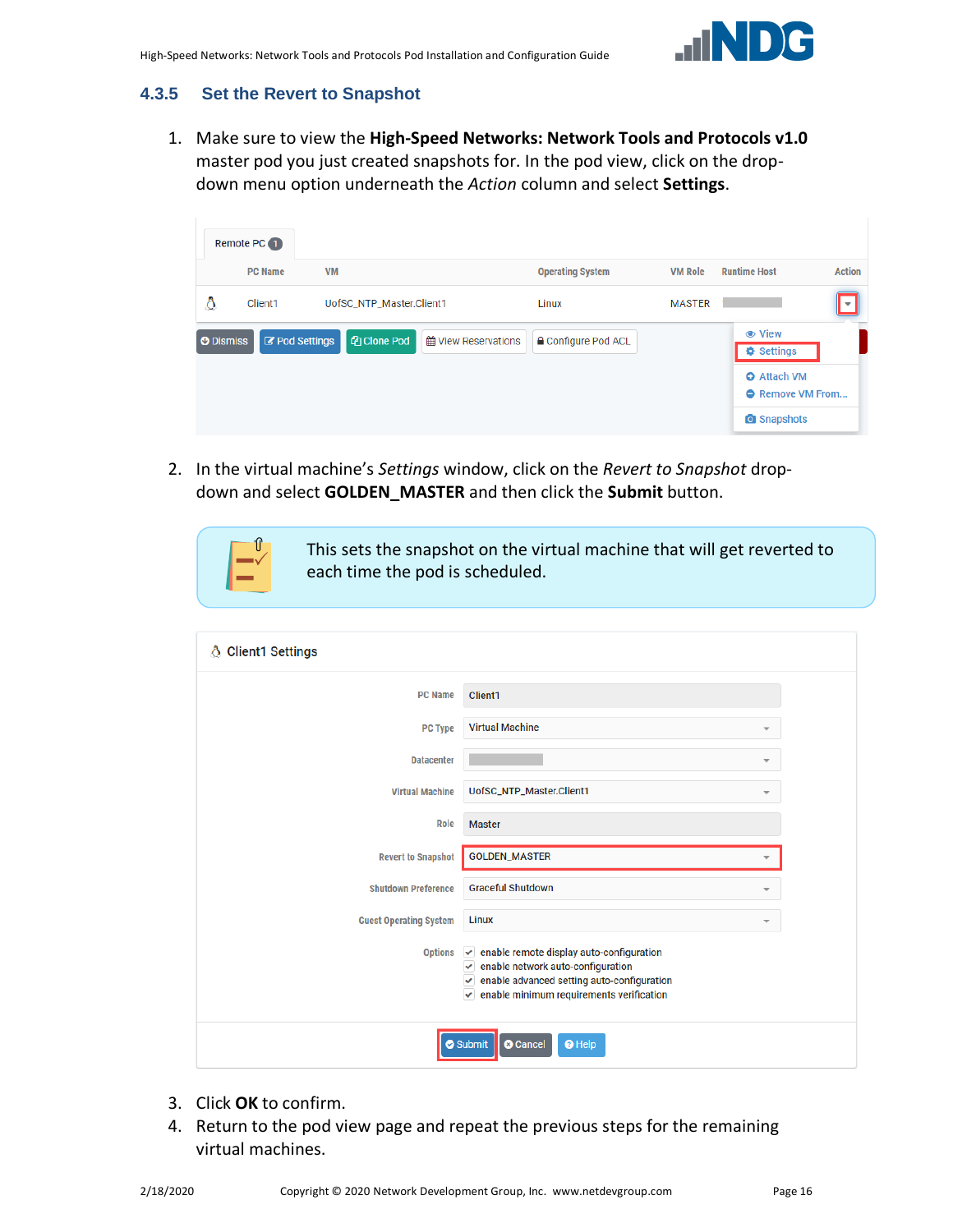

# <span id="page-16-0"></span>**5 Pod Cloning**

This section will help you create multiple student pods. The following sections describe the *NETLAB+* pod cloning feature used to create student pods on one or two host systems.

# <span id="page-16-1"></span>**5.1 Linked Clones and Full Clones**

*NETLAB+* can create *linked clones* or *full clones*.

A **linked clone** (or linked virtual machine) is a virtual machine that shares virtual disks with the parent (or master) virtual machine in an ongoing manner. This conserves disk space and allows multiple virtual machines to use the same software installation. Linked clones can be created very quickly because most of the disk is shared with the parent VM.

A **full clone** is an independent copy of a virtual machine that shares nothing with the parent virtual machine after the cloning operation. Ongoing operation of a full clone is entirely separate from the parent virtual machine.

# <span id="page-16-2"></span>**5.2 Creating User Pods**

The following section describes how to create user pods on the same *VMware Host* system that holds your master pod's virtual machines. In this scenario, we will create linked virtual machines using the *NETLAB+* pod cloning utility.

- 1. Log in to **NETLAB+ VE** with the *administrator* account.
- 2. Select the **Pods** icon.



- 3. Click on your master pod.
- 4. Make sure the pod is offline by selecting **Take Pod Offline**.
- 5. Click the **Clone Pod** button to create a new pod-based on the settings and snapshots of this pod.



6. Input a new ID value into the **New Pod ID** field. It is advised to keep the pods in numerical order. If the pod IDs are not in numerical order, they will not show up in the scheduler in numerical order. Click **Next**.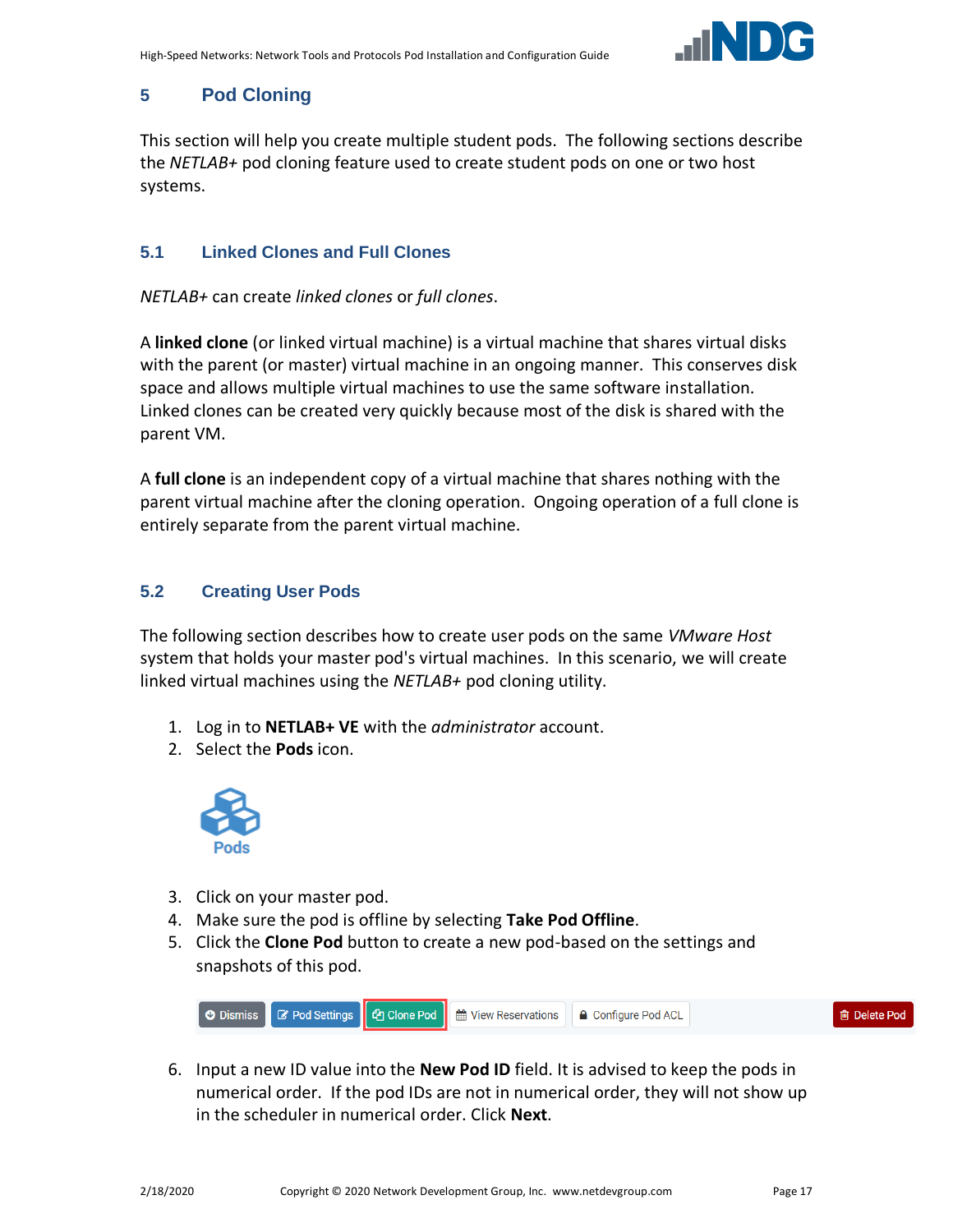

7. Enter a name for the cloned pod into the **New Pod Name** field. For example, **HSN\_H120\_S1001**. Click **Next**.

| ń<br>⌒<br>ı |
|-------------|
|             |
|             |
|             |

The *Pod Name* identifies the pod and is unique per pod. Here we used the name of the lab set or course in a shortened form along with a host identifier (H120), the type and number of the pod (S1001).

8. When the action has finished processing, you are presented with a settings screen. Notice each VM has its own tab. Go through each tab and verify the following:

*Source Virtual Machine*:

a. *From Snapshot* should be set to the **GOLDEN\_MASTER** snapshot you created previously.

*Target Virtual Machine*:

- a. For *Type*, verify that **Linked** is selected.
- b. For *Role*, verify that the **Normal** role is selected.
- c. For *Take Snapshot*, verify that **GOLDEN\_MASTER** is inputted.

| Client <sub>1</sub>  |                               |                          |                      |                               |                          |
|----------------------|-------------------------------|--------------------------|----------------------|-------------------------------|--------------------------|
|                      | <b>Source Virtual Machine</b> |                          |                      | <b>Target Virtual Machine</b> |                          |
| <b>VM Name</b>       | UofSC_NTP_Master.Client1      | $\overline{\mathbf{v}}$  | <b>VM Name</b>       | HSN_H120_S1001.Client1        |                          |
| <b>From Snapshot</b> | <b>GOLDEN_MASTER</b>          | $\overline{\phantom{a}}$ | <b>Type</b>          | Linked                        |                          |
|                      |                               |                          | Role                 | <b>Normal</b><br>÷            |                          |
|                      |                               |                          | <b>Runtime Host</b>  |                               | $\overline{\phantom{a}}$ |
|                      |                               |                          | <b>Datastore</b>     |                               | $\overline{\phantom{a}}$ |
|                      |                               |                          | <b>Storage</b>       | <b>On Demand</b>              | $\overline{\phantom{a}}$ |
|                      |                               |                          | <b>Take Snapshot</b> | <b>GOLDEN_MASTER</b>          |                          |

9. When you are done changing settings, click **Clone Pod**. This should complete within a minute as we are creating linked virtual machines.



- 10. When the pod clone process is finished, click **OK**.
- 11. If you want to dedicate this pod to a particular class, team, or student, use the *Pod ACLs* feature. For details, see the *[NETLAB+ VE Instructor Guide.](http://www.netdevgroup.com/support/documentation/netlabve/netlabve_instructor_guide.pdf#nameddest=manage_pod_acls)*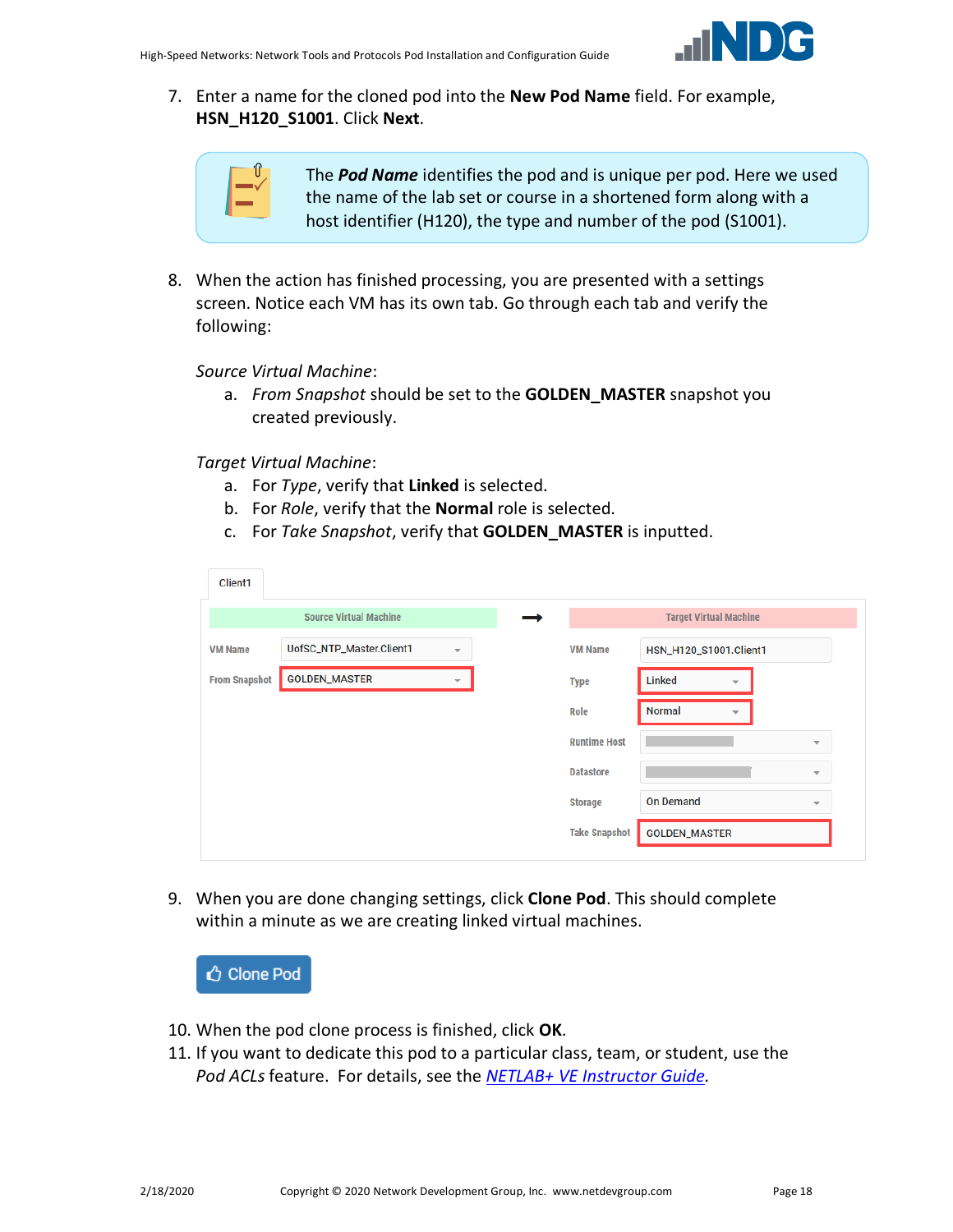

12. Click the **Online** Button on the *Pod Management* page to make the pod available.



The user pod can now be reserved. When the reservation becomes active, *NETLAB+* will automatically configure virtual machines and virtual networking for your new pod.

> The *GOLDEN\_MASTER* snapshot is the starting point for all pods. We recommend that you reserve the 1st pod and conduct some labs to make sure the snapshot images work correctly. If there are defects, make corrections to the images to the master pod and retake the *GOLDEN\_MASTER* snapshot before creating additional pods.

#### <span id="page-18-0"></span>**5.3 Copying Your Master Pod to the Second Host**

For this task, we will use the pod cloning utility to copy our master pod to the second host.

- 1. Log in to *NETLAB+* with the administrator account.
- 2. Select the **Pods** icon.



'ſf

- 3. Click on the master pod.
- 4. Make sure the pod is offline by selecting **Take Pod Offline**.
- 5. Click the **Clone** button to create a new pod-based on the settings of this pod.



6. Input a new ID value into the **New Pod ID** field. It is advised to keep the pods in numerical order. If the pod IDs are not in numerical order, they will not show up in the scheduler in numerical order. Click **Next**.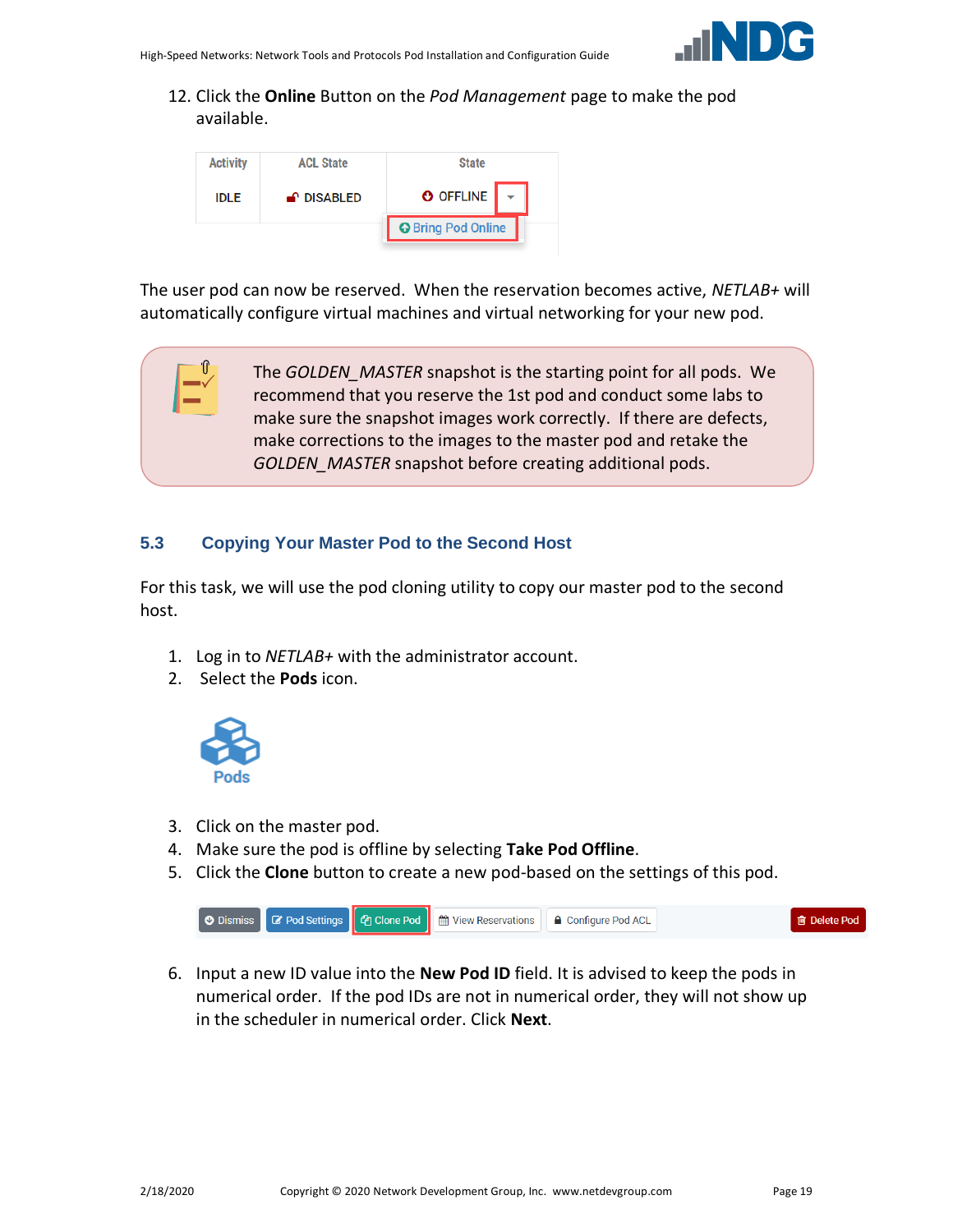

7. Enter a name for the cloned pod into the **New Pod Name** field. For example, **HSN\_H130\_M1000**. Click **Next**.

| $\hat{\P}$ |
|------------|
|            |
|            |
|            |

The *Pod Name* identifies the pod and is unique per pod. Here we used the name of the lab set or course in a shortened form along with a host identifier (H130), the type and number of the pod (M1000).

8. When the action has finished processing, you are presented with a settings screen. Notice each VM has its own tab. Go through each tab and verify the following:

*Source Virtual Machine*:

a. *From Snapshot* should be set to the **GOLDEN\_MASTER** snapshot you created previously.

*Target Virtual Machine*:

- a. For *Type*, verify that **Full** is selected.
- b. For *Role*, verify that the **Master** role is selected.
- c. For *Take Snapshot*, verify that **GOLDEN\_MASTER** is inputted.
- d. For *Runtime Host*, select the second host system (which should be different than the system you are cloning from).

| Client1              |                               |                          |                      |                                           |                          |
|----------------------|-------------------------------|--------------------------|----------------------|-------------------------------------------|--------------------------|
|                      | <b>Source Virtual Machine</b> |                          |                      | <b>Target Virtual Machine</b>             |                          |
| <b>VM Name</b>       | UofSC_NTP_Master.Client1      | $\overline{\phantom{a}}$ | <b>VM Name</b>       | HSN_H130_M1000.Client1                    |                          |
| <b>From Snapshot</b> | <b>GOLDEN_MASTER</b>          |                          | <b>Type</b>          | Full<br>$\overline{\phantom{a}}$          |                          |
|                      |                               |                          | Role                 | <b>Master</b><br>$\overline{\phantom{a}}$ |                          |
|                      |                               |                          | <b>Runtime Host</b>  |                                           | $\overline{\phantom{a}}$ |
|                      |                               |                          | <b>Datastore</b>     |                                           | $\overline{\phantom{a}}$ |
|                      |                               |                          | <b>Storage</b>       | <b>On Demand</b>                          | $\overline{\mathbf{v}}$  |
|                      |                               |                          | <b>Take Snapshot</b> | <b>GOLDEN_MASTER</b>                      |                          |

9. When you are done changing settings, click **Clone Pod**. This may take up to 30 minutes as full copies are being made. You may navigate away from the cloning progress screen, and then later return to the pod to check progress.



- 10. When the pod clone process is finished, click **OK**.
- 11. Please test the master pod prior to cloning student pods.